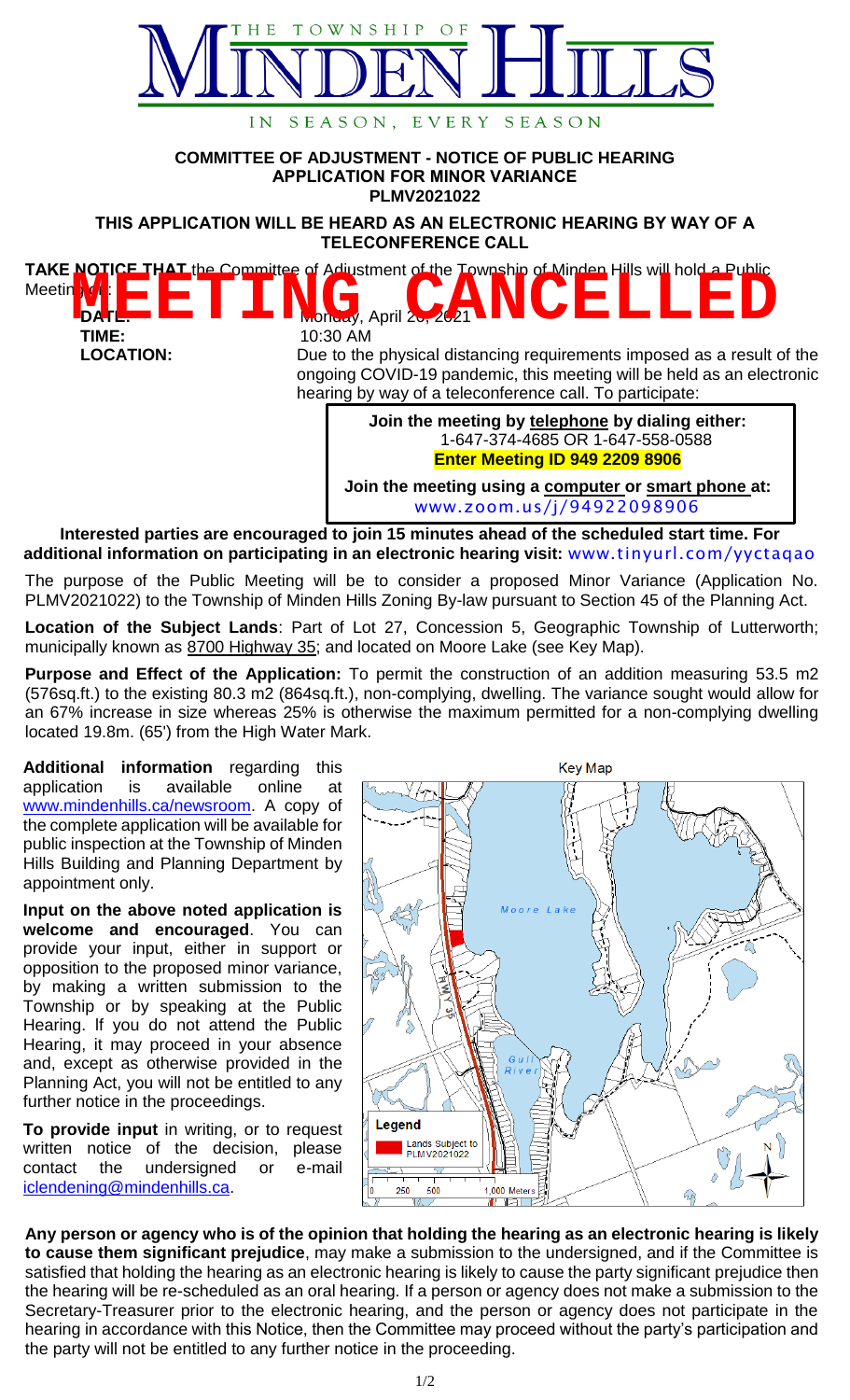**If you are interested in participating in the hearing** you are strongly encouraged to contact the undersigned prior to the meeting date with any questions you may have and/or to provide any material for the Committee's consideration at the hearing.

**Accessibility:** The Township of Minden Hills is committed to providing services as set out in the Accessibility for Ontarians with Disabilities Act, 2005. If you have accessibility needs and require alternative formats or other accommodations, please contact the undersigned.

**Privacy Disclosure:** As one of the purposes of the Planning Act is to provide for planning processes that are open and accessible, all written submissions, documents, correspondence, e-mails or other communications (including your name and address) form part of the public record and may be disclosed/made available by the Township as deemed appropriate, including anyone requesting such information. Please note that by submitting any of this information, you are providing the Township with your consent to use and disclose this information as part of the planning process.

Ian Clendening, MPl., ACST [iclendening@mindenhills.ca](mailto:iclendening@mindenhills.ca) (705) 286-1260 x506 Secretary-Treasurer, Committee of Adjustment P.O. Box 359, 7 Milne Street, Minden ON., K0M 2K0

**Please note: paper submitted to the Township is being held for three (3) days before opening.** If providing comment, please consider making an electronic submission to the e-mail address above, or, make specific reference to the Application Number on the outside of the envelope.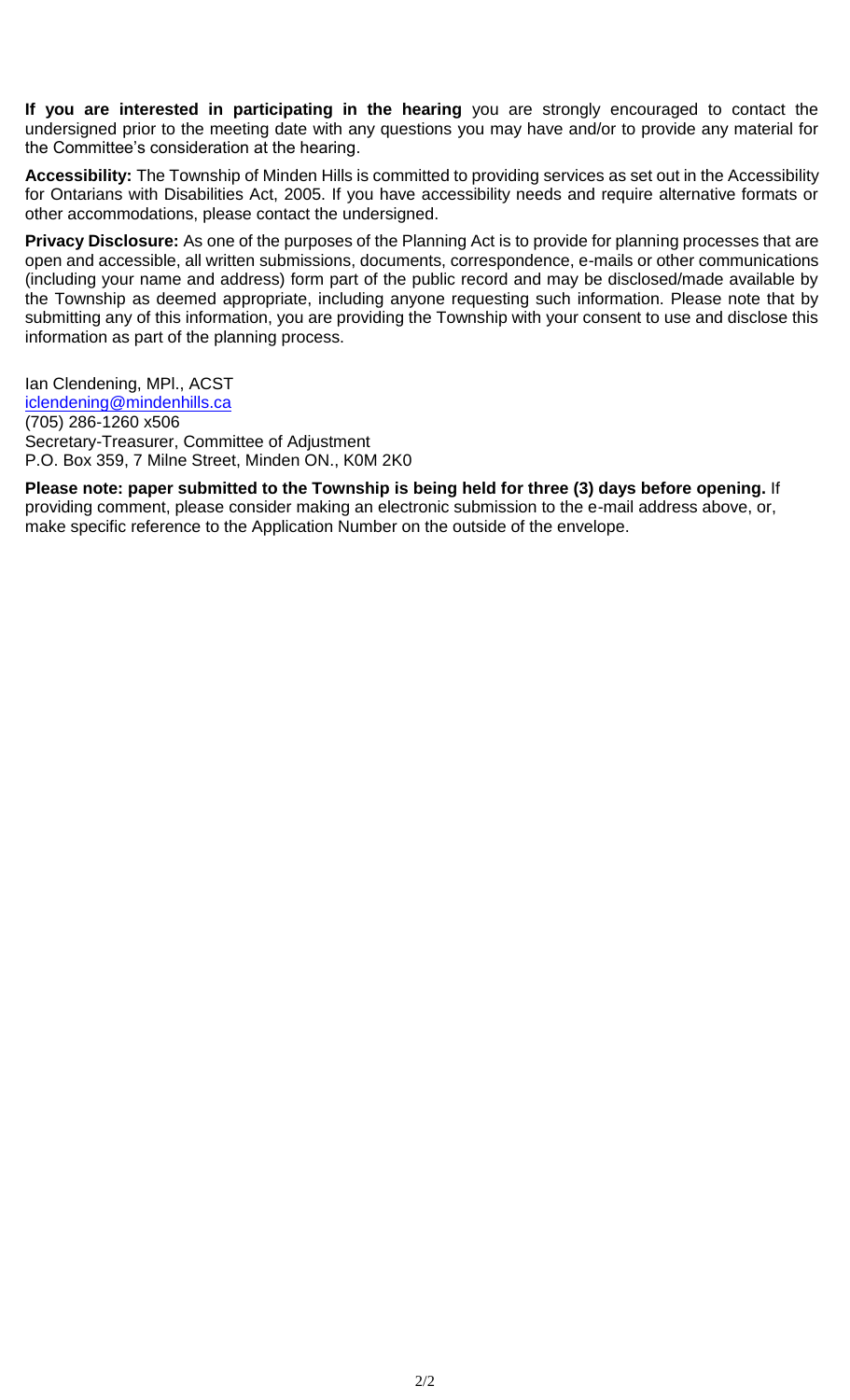## Aerial